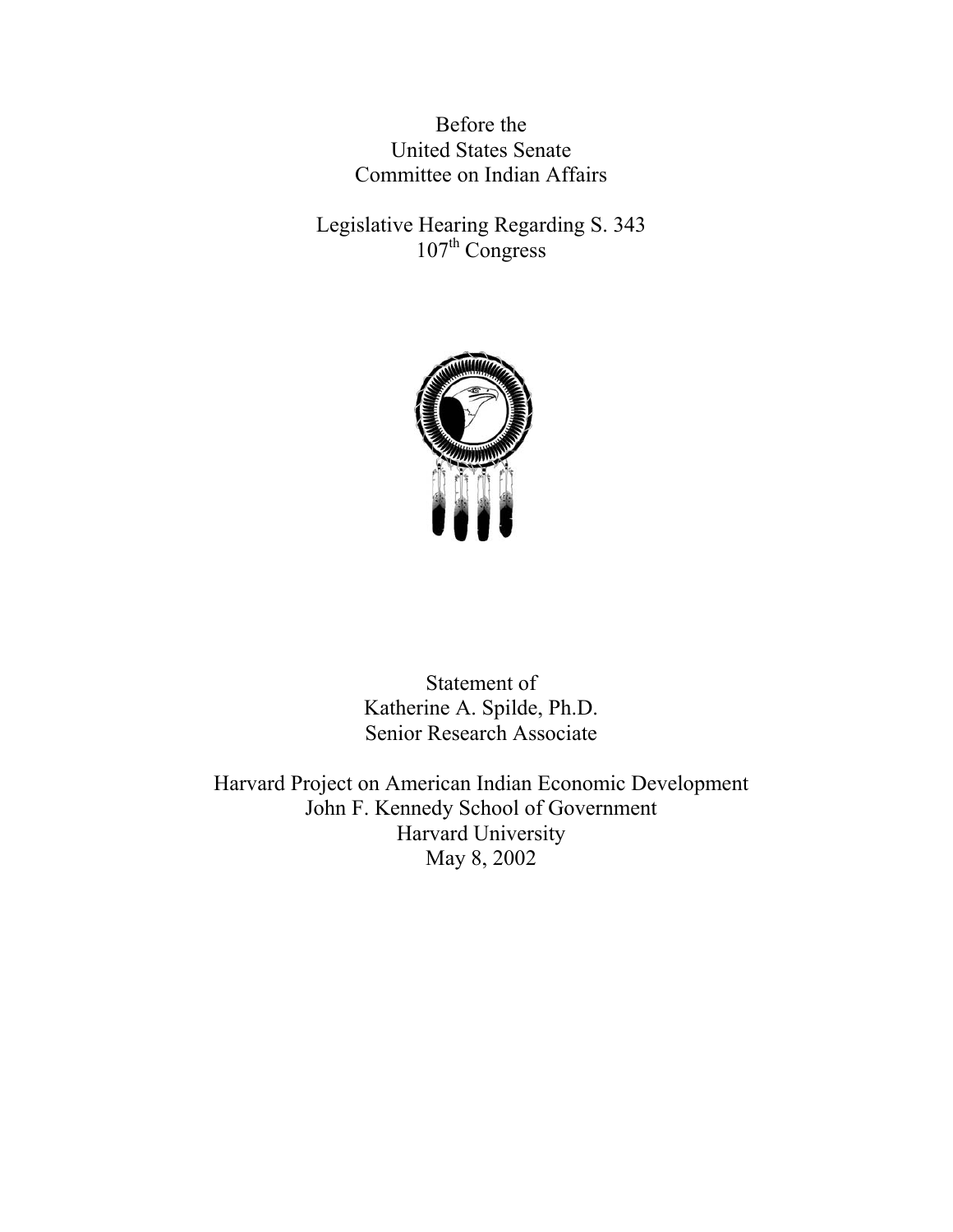## Before the United States Senate Committee on Indian Affairs

## Legislative Hearing regarding S.343  $107<sup>th</sup> Congress$

Statement of Katherine A. Spilde, Ph.D.

Harvard Project on American Indian Economic Development John F. Kennedy School of Government Harvard University May 8, 2002

Good morning, Mr. Chairman, Mr. Vice Chairman and Members of the Committee. Thank you for the opportunity to appear here today. My name is Katherine Spilde. I am a Senior Research Associate at the Harvard Project on American Indian Economic Development, in the Kennedy School of Government, Harvard University. The primary research objective of the Harvard Project is to understand the conditions under which sustained, self-determined social and economic development is achieved among American Indian nations.

I am here today to speak in support of the Indian Tribal Development Consolidated Funding Act of 2001 (S.343), introduced by Senator Campbell and cosponsored by Senators Inouye and Johnson. The purpose of S.343 is to establish a demonstration project that would authorize the integration and coordination of Federal funding dedicated to the community, business and economic development of American Indian communities. I will be testifying from my position as a researcher for the Harvard Project, which has produced numerous research studies regarding institutional and economic development in Indian Country. My testimony today relies upon the work we have done at the Harvard Project, applied here to analyze and recommend ways to facilitate successful implementation of the goals and purposes of this legislation.

By way of background, the research evidence is clear on the overall direction of productive federal-tribal relations: Self-determination is the only federal policy in a century that has created conditions wherein American Indian tribal governments have been able to begin to reverse the legacy of poverty and economic suppression to which they have historically been subjected. For many Indian nations, but not all, economic development activities are flourishing, often for the first time in a century. Most importantly, improvement in economic conditions in Indian Country has been accompanied by improved social conditions. Where we see this progress, it is invariably the case that tribes are building their own capacities to govern, manage, and implement economic development strategies that fit *their* ends and values.

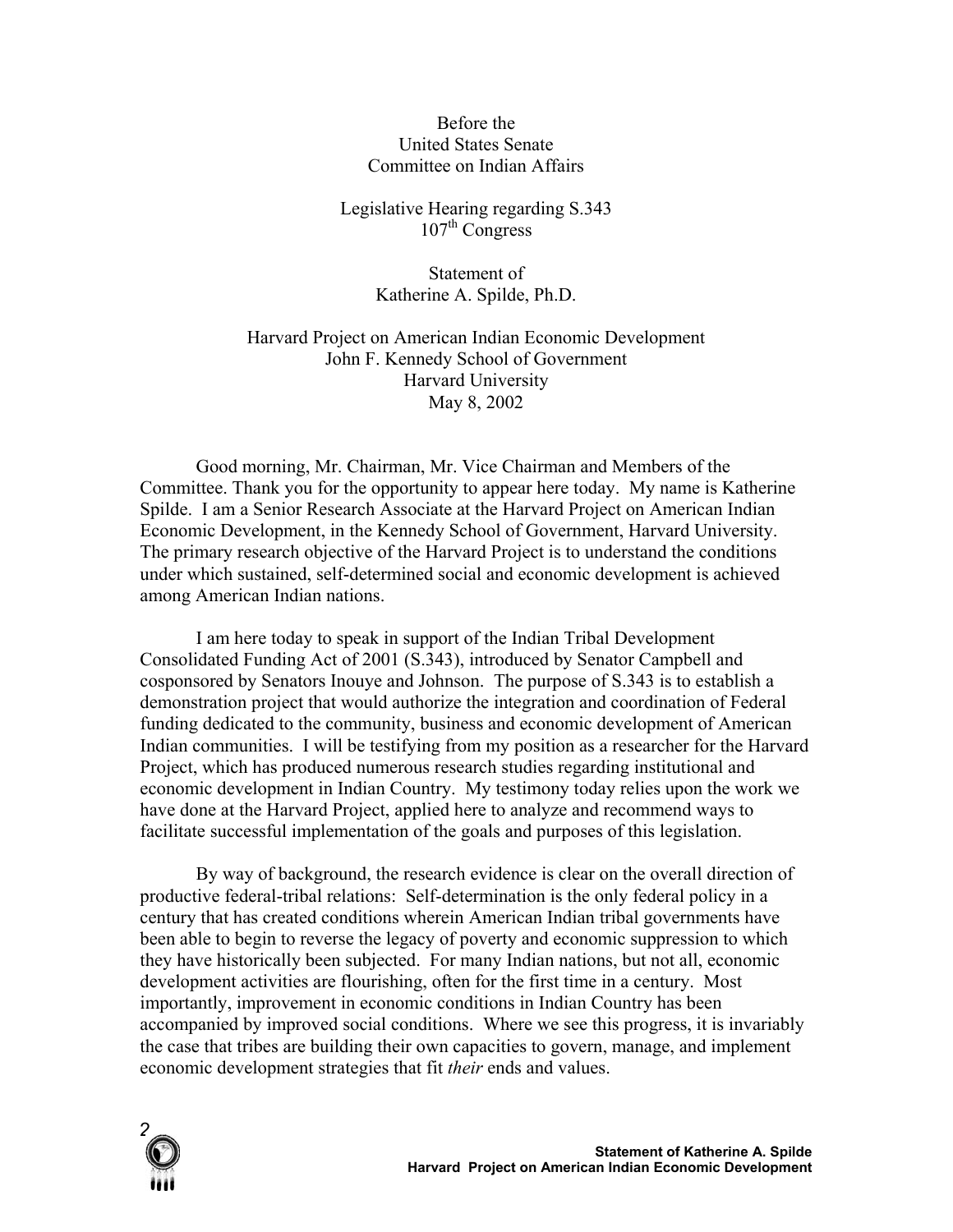Consistent with self-determination policies and a government-to-government relationship between federal agencies and tribal governments, this legislation appropriately encourages and promotes coordination between federal agencies and American Indian communities. S.343 builds upon the principles of the Indian Employment, Training and Related Services Act, also known as the "477 program." As you know, the 477 program is considered one of the most successful economic development programs administered by the Bureau of Indian Affairs, as it authorizes tribal governments to consolidate job training funding from different agencies into one efficient program that meets the specific needs of the community. As with the 477 program, S.343 encourages the integration of funding across the federal agencies for the benefit of tribal governments and their programs.

The research of the Harvard Project supports the partnering between federal agencies and tribal government with the purpose of a coordinated tribal economic development strategy. Consistent with the self-determination policy, S.343 would allow tribal governments to determine what their economic development priorities were and how best to meet these needs. S. 343 is consistent with the findings of the research undertaken by the Harvard Project, and the successes of tribal self-governance illustrates that when tribes themselves have the opportunity for self-rule there are much better chances for economic stability and social health.

Successful implementation of S. 343 has great potential; however tribes face certain practical hurdles that may limit effectiveness of this legislation. Recently, a GAO report<sup>[1](#page-2-0)</sup> was published in December of 2001 and it echoed what the Harvard Project's research has found with regard to the challenges that face tribes in securing financing, especially from federal funding sources. The GAO report found that many tribes do not have the human capital or the expertise needed to handle the administrative and paperwork requirements of federal economic development programs. Consequently, tribes may avoid using a program where the program's requirements seem onerous, or tribes may spend a large amount of the federal funds they have on those requirements, leaving less for the actual implementation of the program.<sup>[2](#page-2-1)</sup> In addition to onerous requirements, the GAO reported that many tribes are discouraged from seeking funds from particular (unnamed) federal agencies because they have never been successful in the past.<sup>3</sup> It is important that tribes are not set up to fail under S[.3](#page-2-2)43. Tribal capacity to administer a comprehensive economic development strategy as authorized by S.343 must be present in order for a tribe to successfully carry out S.343.

Other recommendations necessary for successful implementation of S. 343 are as follows:

• Federal agencies need incentives to work with tribal governments.

<span id="page-2-2"></span> $3$  Ibid. 14.



 $\overline{a}$ 

<span id="page-2-0"></span><sup>&</sup>lt;sup>1</sup> "Economic Development: Federal Assistance Programs for American Indians and Alaska Natives." General Accounting Office. December, 2001.

<span id="page-2-1"></span> $<sup>2</sup>$  Ibid. 13.</sup>